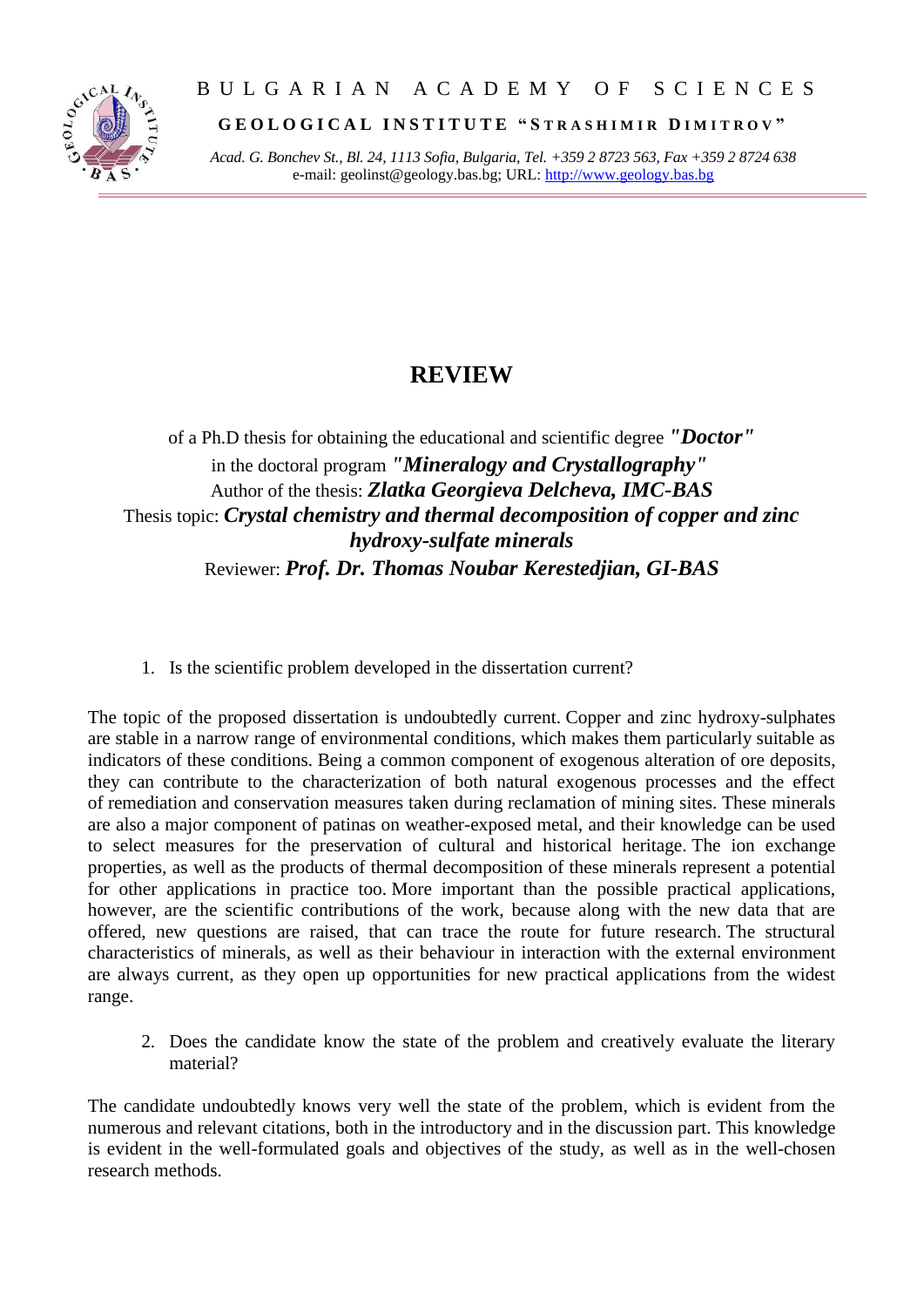3. Can the chosen research methodology give an answer to the set goals and tasks of the dissertation?

It can and undoubtedly gives convincing answers to the many set goals and objectives of the dissertation. Here, however, I would like to add that from the powder X-ray diffraction data, the Brag positions and the relative intensities of the reflections were mainly used. Naturally, when studying known structures, especially when it comes to layered ones, where the most significant phenomena are directly reflected in the interplanar distances of the interlayer, this approach is acceptable and often sufficient. However, I believe that if the information from the full profile (Rietveld method) had been used, the results would have been, if not more detailed, then at least more convincing, especially as regards the population of mixed-populated structural positions.

3. Analytical characteristics of the representativeness and reliability of the material on which the contributions of the dissertation are built.

The study (with one exception) was performed on synthetic analogues of the mineral phases, which is in favour of the study and brings additional confidence in the quality of the studied material. The methods of synthesis are very well described and the synthesis is carried out precisely and competently. Subsequent studies of the synthetic phases have also been carried out precisely and competently, which is confirmed by the results obtained, which are in line with theoretical expectations. I find the contributions of the dissertation completely reliable.

Here is the place to note that the exception I mentioned above refers to a natural specimen of serpierite from a Bulgarian deposit. This part of the work stands a little off the main line of research. It is valuable in itself, but does not contribute significantly to the value of the dissertation, which is good enough without it. This study is in some sense incomplete because the test specimen differs from the Laurion type specimen in both chemical composition and structure. Although the defined structure can be considered as a sub-structure of the type, it is worth considering the possibility of distinguishing a new mineral species (polymorphic modification).

5. What are the scientific and / or scientific-applied contributions of the dissertation:

- Formulation and substantiation of a new scientific problem (field);
- Formulation and substantiation of a new theory (hypothesis);

- Proving with new means of significant new aspects of existing scientific problems and theories;

- Creation of new classifications, research methods, new constructions, technologies, preparations;

- Obtaining and proving new facts;

- Obtaining confirmatory facts;
- Significance of contributions to science and practice.

The contributions of the dissertation are clearly and correctly listed by the author. They are five and for the first four of them I have no hesitations (for the fifth see the comment in the previous paragraph). Each of these contributions is a valuable scientific achievement.

It is difficult for me to classify them according to the above scheme, because it is obviously made by bureaucrats who have no idea of the principles of functioning of the scientific system, or even of the basic Aristotle's principles of classification.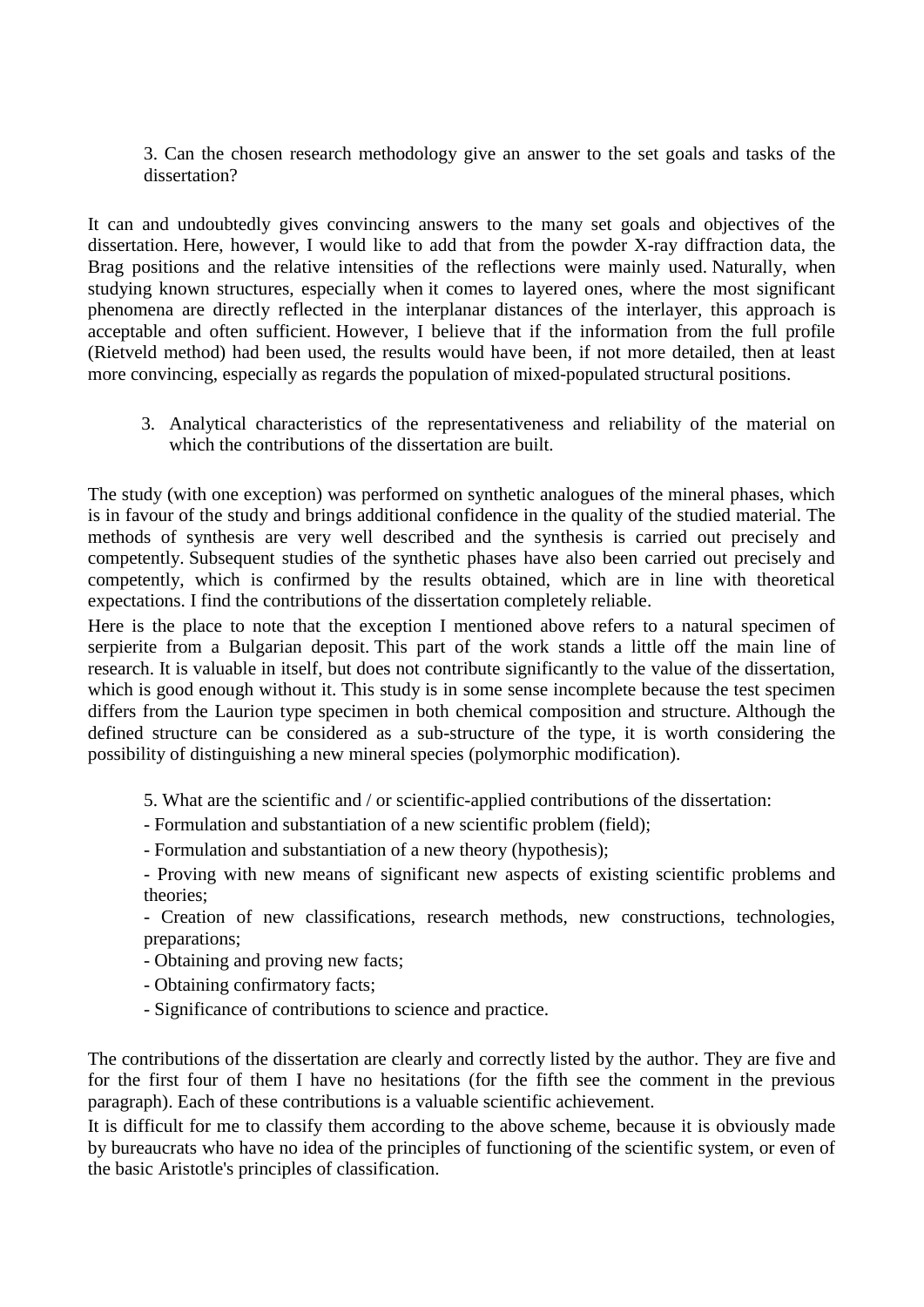6. To what extent the dissertation work and contributions are the personal work of the candidate

I cannot be sure of the answer to this question, but undoubtedly no part of the work has been plagiarized. In some places in the text, the experienced hand of the supervisors is evident, but this is normal and should be. This is the role of the research supervisor. Some studies have been performed by IMC colleagues, but this is clearly stated and also normal. This is the way to transfer knowledge between generations. The doctoral student has worked in a good cohesive team and this definitely contributes to the quality of work. The role of the doctoral student himself is clearly visible and dominant in the whole work and this makes a very good impression. I am convinced that in the process of research on the dissertation the doctoral student has gained significant experience, which will be an excellent basis for a good scientific career.

7. Evaluation of the publications on the dissertation: number, nature of sources in which they are published, citations.

The doctoral student has two impactful publications, one in a renowned Bulgarian journal and nine papers at conferences in the country and abroad. For the record, I will note that this covers both the requirements of the old law on degrees and titles (in the jurisdiction of which the procedure is under consideration) and the requirements for registration with NACID.

Only impact publications are cited, with two citations each. I find this a very good certificate. In the field of earth sciences, very few publications are cited in the first year after publication. However, if they are noticed and cited in the second (as is the case here), the probability of receiving dozens of citations in the coming years is very high.

8. Whether the results of the dissertation have already been used in scientific practice, or they achieved a direct economic or other effect?

I am not aware if the results reported here have been used in practice or have had an economic effect. However, I must point out that research always has only one addressee, and that is the world scientific community. Practical results and economic effect are expected from the development activity, which every scientist can and should do at a certain moment, but not in his dissertation. This work should only show the doctoral student's ability to carry out research and nothing else should be a criterion for its evaluation.

9. Critical remarks and motivated recommendations for future use of the scientific and / or applied scientific contributions.

I have one and the same remark to both data-tables from the single crystal solution of the two defined phases: "new phase" and serpierite?. The composition of the phase in both cases is incorrectly stated with respect to hydrogen. In the case of serperite it is zero, and in the case of the "new phase" only the hydrogen content of the water molecules is taken into account, and that of the hydroxyl groups is absent. I am aware that "invisible" hydrogen due to low electron density would cause invalid CheckCif and this is a way to circumvent the formal logic of the program, but in the dissertation or publication the composition must be specified correctly and the related parameters -